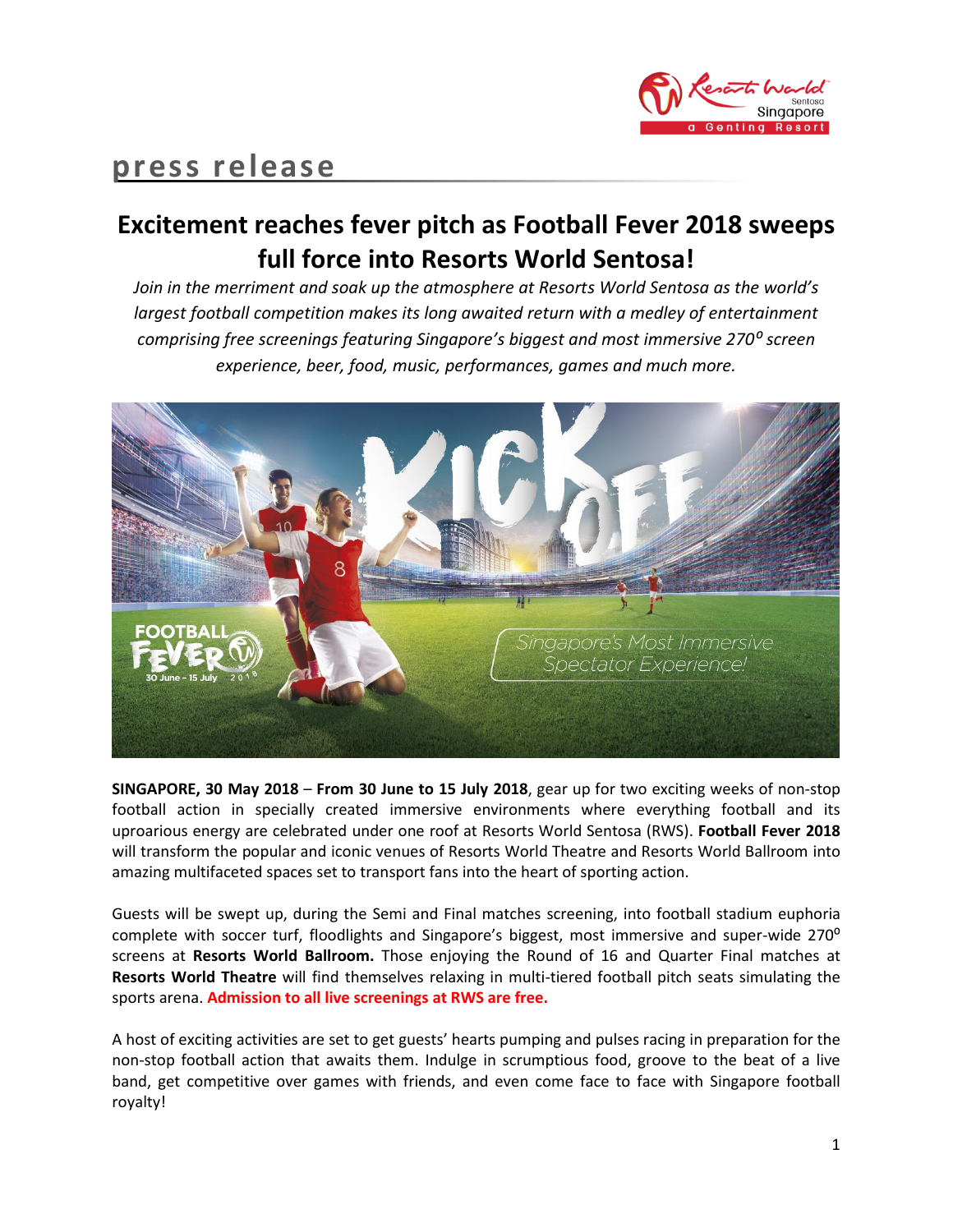

*Artist's impression of the Resorts World Ballroom transformed into a soccer arena*

#### **LIVE SCREENINGS GALORE**

Never miss a minute of the world's hottest football action with live screenings of matches taking place from 30 June all the way to the Finals on July 15. Catch every match, pass, tackle, and goal in full High Definition quality as the remaining teams duke it out for a chance to lift the coveted champion's trophy. Each time a goal is scored, larger-than-life virtual cheerleaders will appear on screen to whip the crowd into cheering fervor. Their eye-catching animated cheerleading routine will be a visual treat for audiences after each goal is scored.

**Seven large screens lining the Resorts World Ballroom**, which will transform it into an adrenalinecharged stadium, will provide a 270° immersive viewing experience sure to bring spectators closer to the football action. Over at **Resorts World Theatre**, regular seats have been removed and replaced with **soccer turf** and **football pitch seats** for guests to lounge with friends during their favourite matches.





*Artist's impression of the Resorts World Theatre after a make-over, complete with soccer turf and football pitch seats*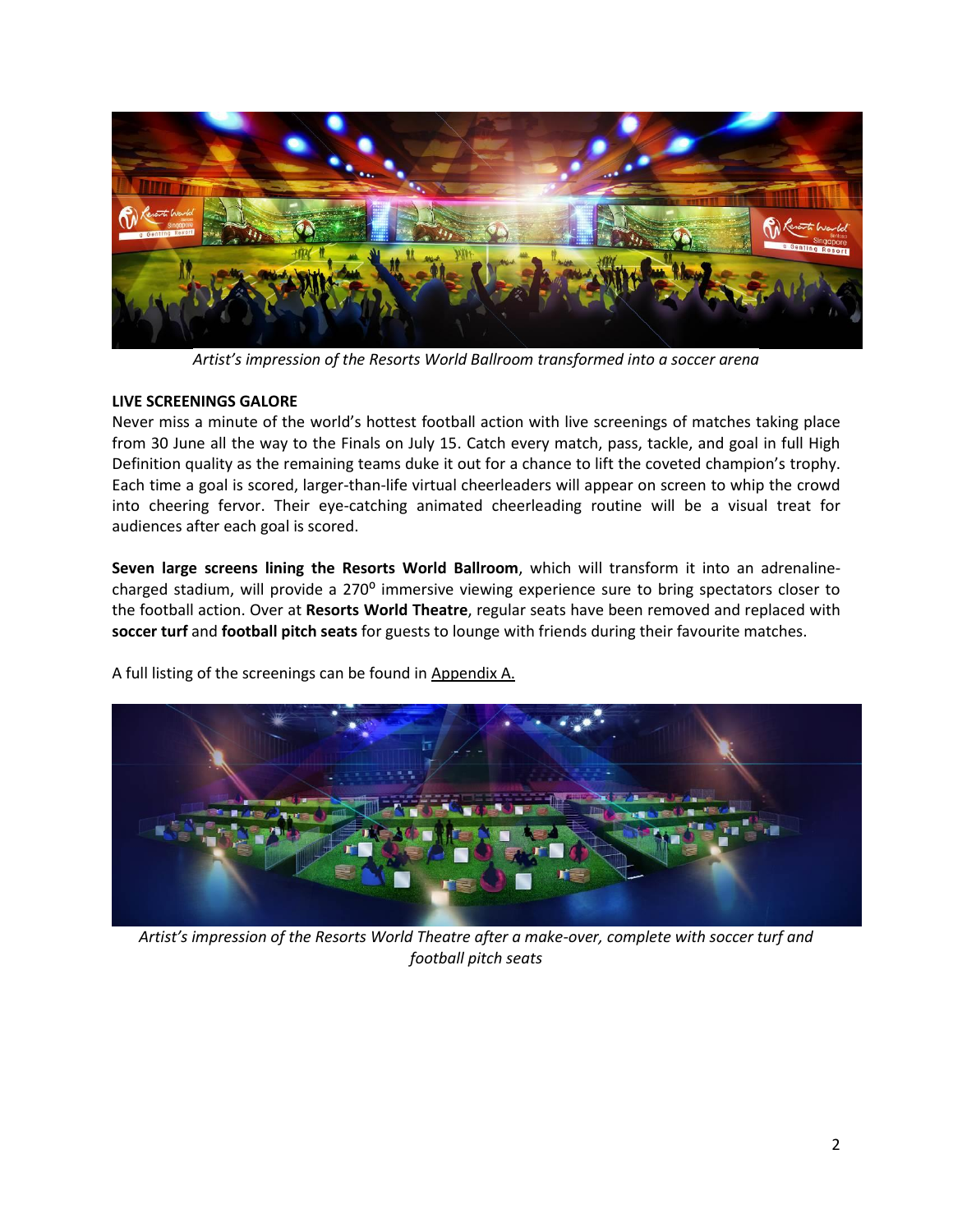#### **MEET THE SINGAPORE SOCCER LEGENDS**

Relive the glory days of local football and come face to face with legends of the sport such as the one and only **Fandi Ahmad, together with household names like Lee Man Hon, Nazri Nasir, Aide Iskandar and many more.** Hailing from the golden age of Singapore football, these local heroes will be making their appearances at RWS to drum up excitement on **30 June and 1 July from 7:00pm-8:00pm**. To make the experience even more memorable, some lucky fans will also get a chance to mingle with the legends via specially organised interactions and friendly matches.

A full schedule of the legend appearances can be found in Appendix A.

#### **COMPLETE YOUR FOOTBALL VIEWING EXPERIENCE WITH BEER AND BAR BITES**

Starting from the Round of 16 on June 30, guests will get to enjoy Singapore's most immersive spectator experience **absolutely free**! Both the Resorts World Theatre and Resorts World Ballroom will be open for patrons to drop by for some football action. F&B packages to accompany the screenings will be priced at **S\$168 for VIP packages** and **S\$20 for regular packages** available for purchase online. VIP packages will also be available for sale on site.

VIP packages come inclusive of free flow beer and bar bites plus dedicated premium seating for maximum viewing pleasure. Regular packages comprise two beers and two bar bites as well as dedicated seats. The wide range of *a la carte* and value-for-money F&B options, including premium beer going for only S\$8 per serving, are sure to cater to any cravings in the midst of all the sporting action.

Packages can be purchased online at [www.rwsentosa.com/ff18](https://www.rwsentosa.com/ff18)



*Artist's impression of The Forum providing lots of selfie action*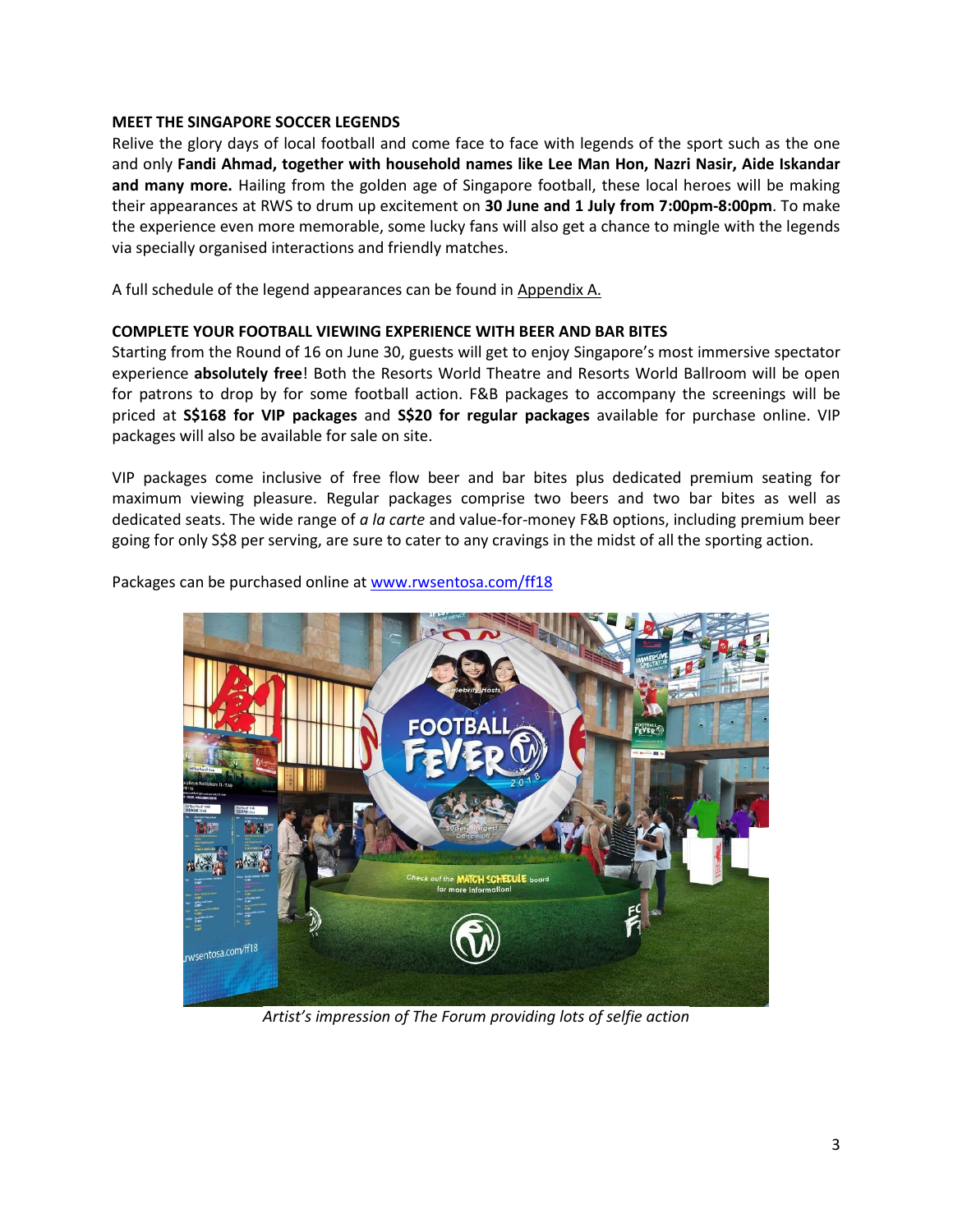#### **NON-STOP LIVE ENTERTAINMENT**

Aside from the on-screen action available, the half-time break and time between matches will come complete with all round on-site entertainment at RWS. Drumming the crowd into a fervor will be local youth talents such as dancers that set the mood with their sharp choreography featuring hip hop, street jazz and b-boying, mesmerising LED POI dance moves, as well as rock bands that serenade guests with their repertoire of English, Mandarin and Cantopop hit songs. One of the performance highlights is a dance collaboration with a freestyle soccer team – Urban Street Team – where dance and soccer acrobatic moves meet with lots of dynamic sparks.

At both Resorts World Theatre and Resorts World Ballroom, fun fringe activities such as foosball, beer pong, and electronic darts make all soccer aficionados feel right at home with the complete football night pub experience. From the Quarter Finals onwards, our energetic and gorgeous game assistants will be present at the various game stations to cheer guests on as they try their hand at the various games. Over at The Forum, guests can catch a **Football Parade** comprising cheerleaders, dancers, stilt walkers, drummers, and freestyle footballers making an exciting appearance on selected dates**.** 

**Jamie Yeo**, a diehard football fan and a familiar face on the local football scene will also be in the line-up to engage the crowd in person with her sharp and insightful commentary from the quarter through the grand finals.

A full schedule of the Football Parade timings can be found in Appendix A.

#### **TOP PRIZE OF 88,000 MILES FROM MILESLIFE UP FOR GRABS IN LUCKY DRAW**

With all purchased packages, guests will earn chances to take part in a lucky draw and win prizes from **Razer, Mileslife, and Coca Cola.** Totaling more than S\$150,000 in value, these attractive prizes are sure to delight the lucky winners! Purchasing a VIP package entitles guests to five chance cards, while regular packages give them one chance card.

To increase their chances of winning, every additional S\$10 spent on food and beverages at the event venues earns attendees an extra chance at the lucky draw.

With the chance cards filled in with their particulars, potential winners just have to drop them into boxes representing the teams in action. At the end of each match, a lucky winner will be randomly selected from the box belonging to the winning team. Winners have to be present on-site to be eligible to collect their respective prizes.

More information can be found at<https://www.rwsentosa.com/ff18>

**– END –**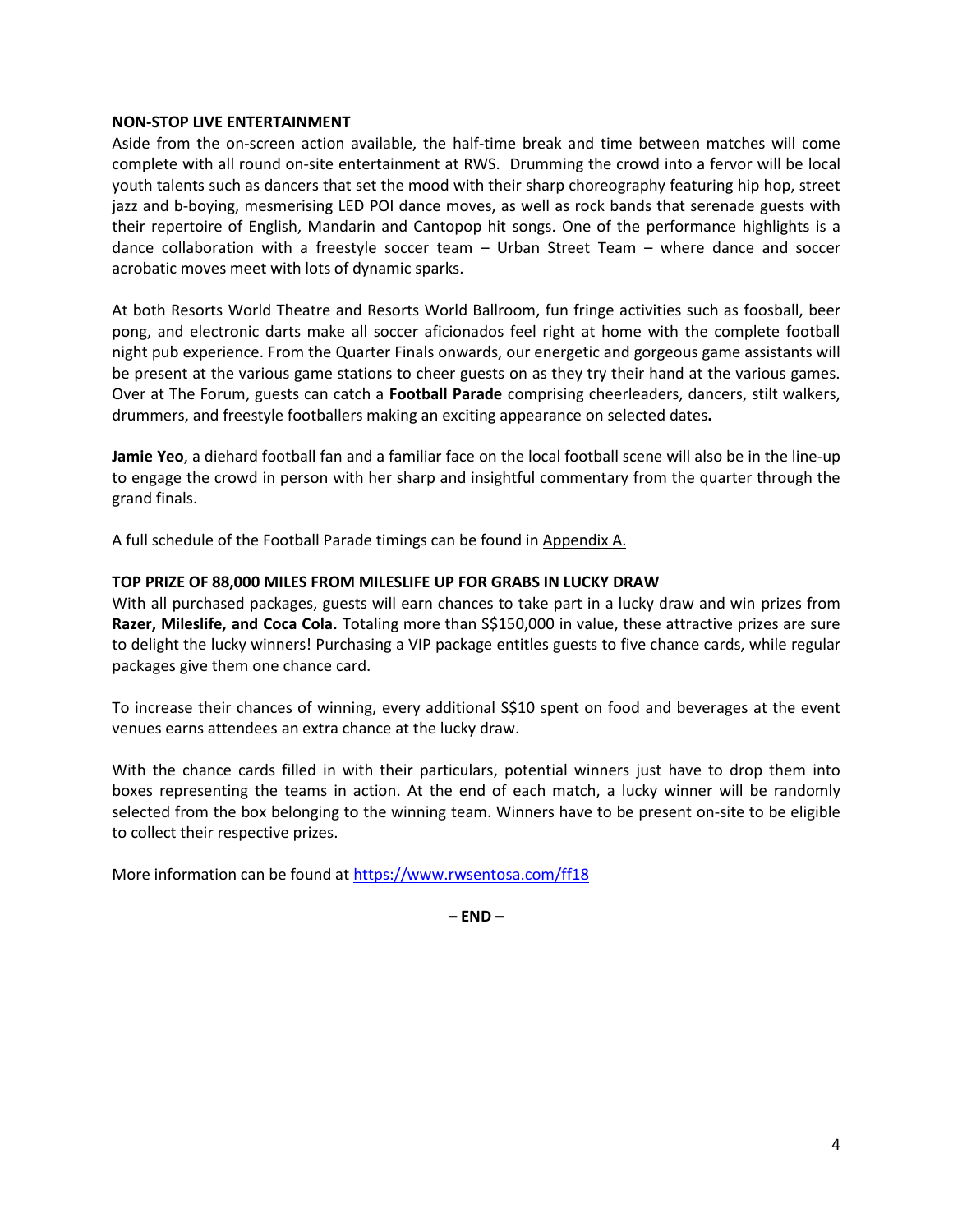## **APPENDIX A: EVENT SCHEDULES FOR FOOTBALL FEVER AT RWS**

#### **Note to Editors**

- 1. Photos can be downloaded from<https://app.box.com/v/FootballFever2018>
- 2. All photos are to be attributed to: **Resorts World Sentosa**

| <b>Date</b>       | <b>Time</b>                | Location                        | Matchup                  | <b>Match</b><br><b>Number</b> |
|-------------------|----------------------------|---------------------------------|--------------------------|-------------------------------|
|                   |                            | <b>Resorts World</b><br>Theatre | Group C Winner VS        | 50                            |
| 30 June, Saturday | 10.00pm                    |                                 | Group D Runner Up        |                               |
|                   | 2.00am                     |                                 | Group A Winner VS        | 49                            |
| 1 July, Sunday    |                            |                                 | Group B Runner Up        |                               |
| 1 July, Sunday    | 10.00pm                    |                                 | Group B Winner VS        | 51                            |
|                   |                            |                                 | Group A Runner Up        |                               |
| 2 July, Monday    | 2.00am                     |                                 | Group D Winner VS        | 52                            |
|                   |                            |                                 | Group C Runner Up        |                               |
| 2 July, Monday    |                            |                                 | Group E Winner VS        | 53                            |
|                   | 10.00pm                    |                                 | Group F Runner Up        |                               |
|                   | 3 July, Tuesday<br>2.00am  |                                 | Group G Winner VS        | 54                            |
|                   |                            |                                 | Group H Runner Up        |                               |
|                   | 3 July, Tuesday<br>10.00pm |                                 | <b>Group F Winner VS</b> | 55                            |
|                   |                            |                                 | Group E Runner Up        |                               |
| 4 July, Wednesday | 2.00am                     |                                 | Group H Winner VS        | 56                            |
|                   |                            |                                 | Group G Runner Up        |                               |
|                   | 10.00pm                    |                                 | Match 49 Winner VS       | 57                            |
| 6 July, Friday    |                            |                                 | Match 50 Winner          |                               |
|                   | 2.00am                     |                                 | Match 53 Winner VS       | 58                            |
| 7 July, Saturday  |                            |                                 | Match 54 Winner          |                               |
| 7 July, Saturday  |                            |                                 | Match 51 Winner VS       | 59                            |
|                   | 10.00pm                    |                                 | Match 52 Winner          |                               |
| 8 July, Sunday    | 2.00am                     |                                 | Match 53 Winner VS       | 60                            |
|                   |                            |                                 | Match 56 Winner          |                               |

## **Live Screening Schedule**

| 11 July, Wednesday | 2.00am              | Resorts World<br><b>Ballroom</b> | Match 57 Winner VS<br>Match 58 Winner | 61 |
|--------------------|---------------------|----------------------------------|---------------------------------------|----|
| 12 July, Thursday  | 2.00am              |                                  | Match 59 Winner VS                    | 62 |
|                    |                     |                                  | Match 60 Winner                       |    |
| 14 July, Saturday  | 10.00 <sub>pm</sub> |                                  | Match 61 Loser VS                     | 63 |
|                    |                     |                                  | Match 62 Loser                        |    |
| 15 July, Sunday    | 11.00pm             |                                  | Match 61 Winner VS                    | 64 |
|                    |                     |                                  | Match 62 Winner                       |    |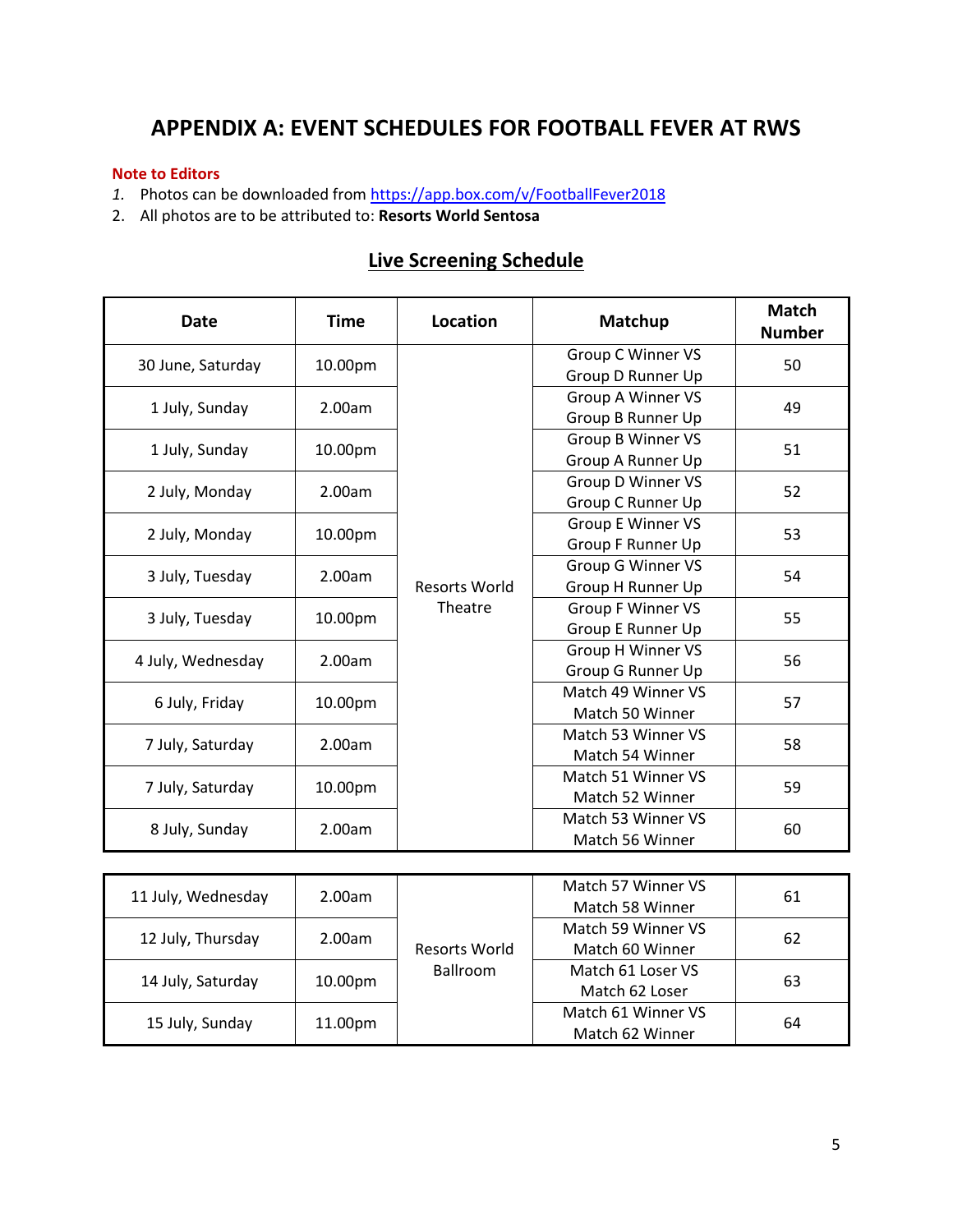### **Football Legends Appearance Schedule**

| Appearing on 30 June, Saturday<br>$7.00pm - 8.00pm$ | Fandi Ahmad       |
|-----------------------------------------------------|-------------------|
|                                                     | Lee Man Hon       |
|                                                     | Nazri Nasir       |
|                                                     | Syed Faruk        |
| Appearing on 1 July, Sunday<br>$7.00pm - 8.00pm$    | Aide Iskandar     |
|                                                     | Fandi Ahmad       |
|                                                     | Indra Shadan Daud |
|                                                     | Malek Awab        |
|                                                     | Rafi Ali          |
|                                                     |                   |

### **The Football Parade Schedule**

| <b>Date</b>                      | <b>Time</b>       |
|----------------------------------|-------------------|
| 14 <sup>th</sup> June, Thursday  | 10:30pm           |
| 6 <sup>th</sup> July, Friday     | 9.30pm            |
| 7 <sup>th</sup> July, Saturday   | 1.30am and 9.30pm |
| 8 <sup>th</sup> July, Sunday     | 1.30am            |
| 11 <sup>th</sup> July, Wednesday | 1.25am            |
| 12 <sup>th</sup> July, Thursday  | 1.25am            |
| 14 <sup>th</sup> July, Saturday  | 9.25pm            |
| 15 <sup>th</sup> July, Sunday    | 10.25pm           |

#### **ABOUT RESORTS WORLD SENTOSA**

Resorts World Sentosa (RWS), Asia's premium lifestyle destination resort, is located on Singapore's resort island of Sentosa. Spanning 49 hectares, RWS is home to world-class attractions including Universal Studios Singapore, S.E.A. Aquarium, the Maritime Experiential Museum, Dolphin Island and Adventure Cove Waterpark. Other attractions include the Asian flagship of a world-renowned destination spa, a casino, six unique hotels and the Resorts World Convention Centre. With the most number of Michelin stars in one destination, RWS offers awardwinning dining experiences at renowned celebrity chef restaurants, establishing itself as a key player in Singapore's vibrant and diverse dining scene. The integrated resort also offers world-class entertainment, from original resident productions to concerts and public shows such as the Crane Dance and the Lake of Dreams. RWS has been named "Best Integrated Resort" since 2011 for seven consecutive years at the TTG Travel Awards which recognises the best of Asia-Pacific's travel industry.

RWS is wholly owned by Genting Singapore, a company of the Genting Group. For more information, please visit [www.rwsentosa.com.](http://www.rwsentosa.com/)

**11** /ResortsWorldatSentosa **B** @ rwsentosa [www.rwsentosablog.com](http://www.rwsentosablog.com/)